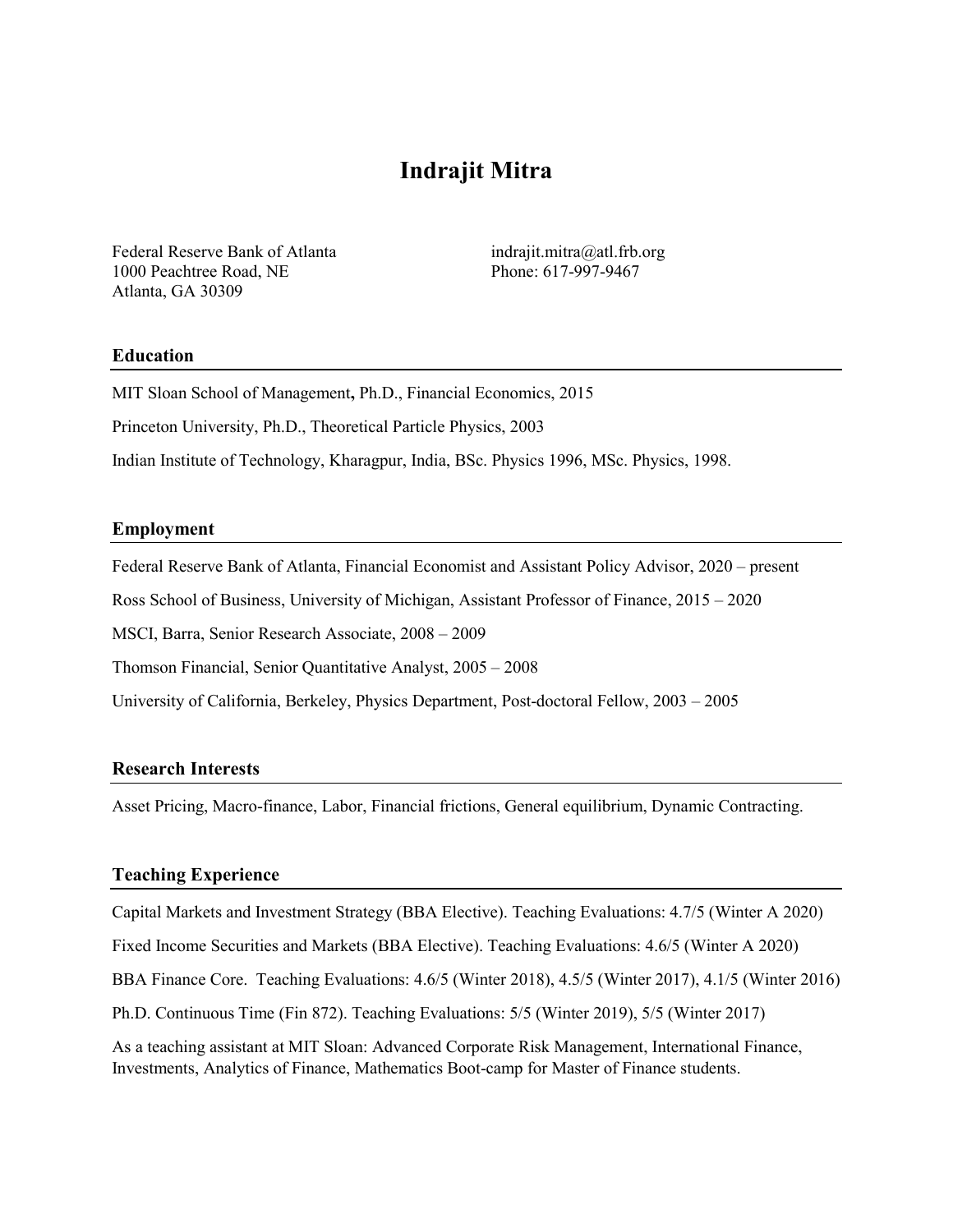### **Publications**

**"Time-varying Risk Premium and Unemployment Risk Across Age Groups"** (with Y. Xu), *Review of Financial Studies,* 33 (8), 3624 – 3673.

We show that time-varying risk premium in financial markets can explain a key yet puzzling feature of labor markets: the large differences in unemployment risk faced by workers of different ages over the business cycle. Our search model features a time-varying risk premium and learning about unobserved heterogeneity in worker productivity. The interaction of these two features has large real effects through firms' labor policies. Our model predicts the unemployment risk of young workers relative to prime-age workers to be more sensitive to productivity shocks (a) when market risk premium is high, and (b) in high beta industries. We find empirical support for these predictions.

### **Working Papers**

**"Limited Household Risk-Sharing: General Equilibrium Implications for the Term-Structure of Interest Rates"** (with Y. Xu) (New)

 We propose a theory of real interest rates in which imperfect insurance of idiosyncratic labor-income risk across individual households is a key determinant of interest rate risk. Our production-based model relates the distribution of labor-income risk in the cross-section of households to firm-hiring decisions. Our model makes two key predictions. First, it predicts a positive risk-premium of long-term bonds while simultaneously matching key macro-economic moments. Second, it predicts that a decline in labor market conditions as reflected by low aggregate employment growth, job-finding rate, and labor market tightness, predict higher bond risk-premium. These predictions are in line with empirical evidence.

### **"Moral Hazard, Firm Age, and Slow Recovery with Uncertainty Shocks"**

I provide an explanation for the puzzle of slow recovery of aggregate real variables from financial crises. My model features a representative investor who finances firms with optimal long-term contracts derived from a moral hazard problem. An increase in uncertainty about firm-productivity intensifies the moral hazard problem and implies a decline in the entry of new firms and a persistent investment slump in existing firms, especially young ones. In general equilibrium, large uncertainty shocks result in a financial crisis with a slow recovery. In contrast, recovery from a decline in mean productivity is fast. My model's prediction lines up with empirical findings that associate slow recoveries with an investment slump in young firms.

# **"Near-Rational Equilibria in Heterogenous-Agent Models: A Verification Method "** (with L. Kogan)

We propose a simulation-based procedure for evaluating approximation accuracy of numerical solutions of general equilibrium models with heterogeneous agents. We measure the approximation accuracy by the magnitude of the welfare loss suffered by the agents as a result of following suboptimal policies. Our procedure allows agents to have knowledge of the future paths of the economy under suitably imposed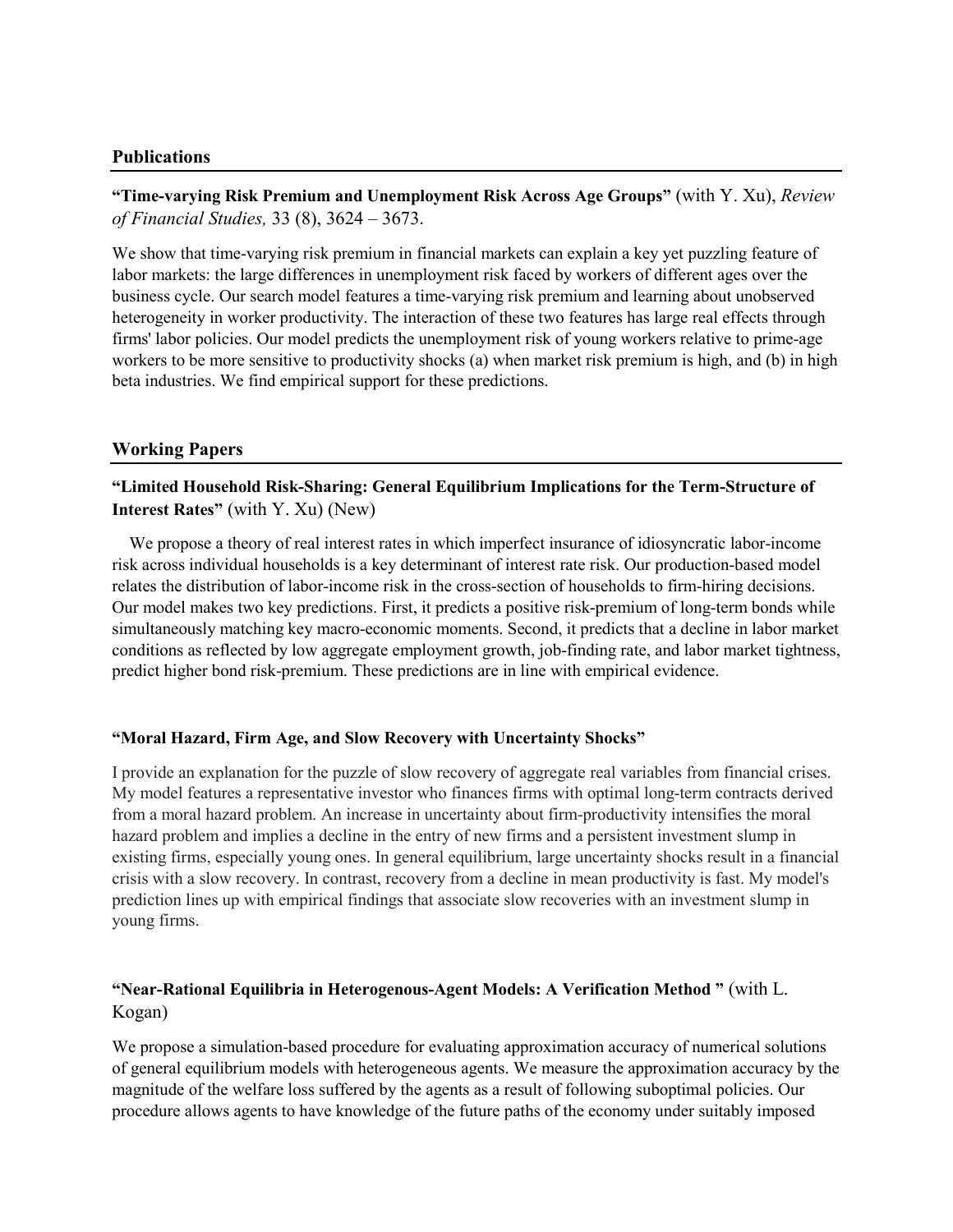costs of such foresight. This method is very general, straightforward to implement, and can be used in conjunction with various solution algorithms. We illustrate our method in two contexts: first, in the incomplete-markets model of Krusell and Smith (1998) and second, in the heterogeneous firm model of Khan and Thomas (2008).

### **Work in Progress**

"Large shocks in Heterogeneous Agent Economies" (with E. Bayraktar and J. Zhang ).

"High Discounts and Low Fundamental Surplus: An Equivalence Result for Unemployment Fluctuations" (with Y. Xu).

# **Publications in Practitioner Journals**

"Extreme Risk Analysis", with L. Goldberg, J. Menchero, and M. Hayes, *J. of Performance Measurement*, Spring 2010, 14 (3).

"The Structure of Hybrid Factor Models", with J. Menchero, *J. of Investment Management*, Third Quarter, 2008, 6 (3).

### **Conference and Seminar Presentations (\* indicates presentation by co-author)**

**2020:** AFA (scheduled), BI Annual Workshop on Investment and Production-Based Asset Pricing (scheduled)**,** EFA (scheduled), WFA, U. of Rochester, Federal Reserve Bank of Atlanta, Federal Reserve Bank of New York, Federal Reserve Board, Temple University.

**2019**: SFS Cavalcade, North American Summer Meeting Econometric Society, European Summer Meeting Econometric Society, Labor and Finance conference, NFA, Office of Financial Research, U. of Houston, U. of Maryland, Texas A&M.

**2018**: AFA, North American Summer Meeting Econometric Society, European Summer Meeting Econometric Society, EFA\*, Barcelona GSE Summer Forum\*, Stanford SITE, City U. Hong Kong, HKU, NTU Singapore, Ohio State (Econ.), Tel-Aviv Finance Conference.

**2017**: MFA, U.C. Berkeley (Haas)\*, UCLA (Anderson)\*

**2016**: MFA, WFA.

**2015:** MIT Capital Markets Workshop, Duke University (Fuqua), Imperial College, London School of Economics, U. of Michigan (Ross), Michigan State University, U. of Minnesota (Carlson), U. of Pennsylvania (Wharton).

**2014**: Duke-UNC AP Conference\*, Minnesota Macro – Asset Pricing conference\*, MIT Capital Markets Workshop, SED Annual Meeting\*, Stanford SITE.